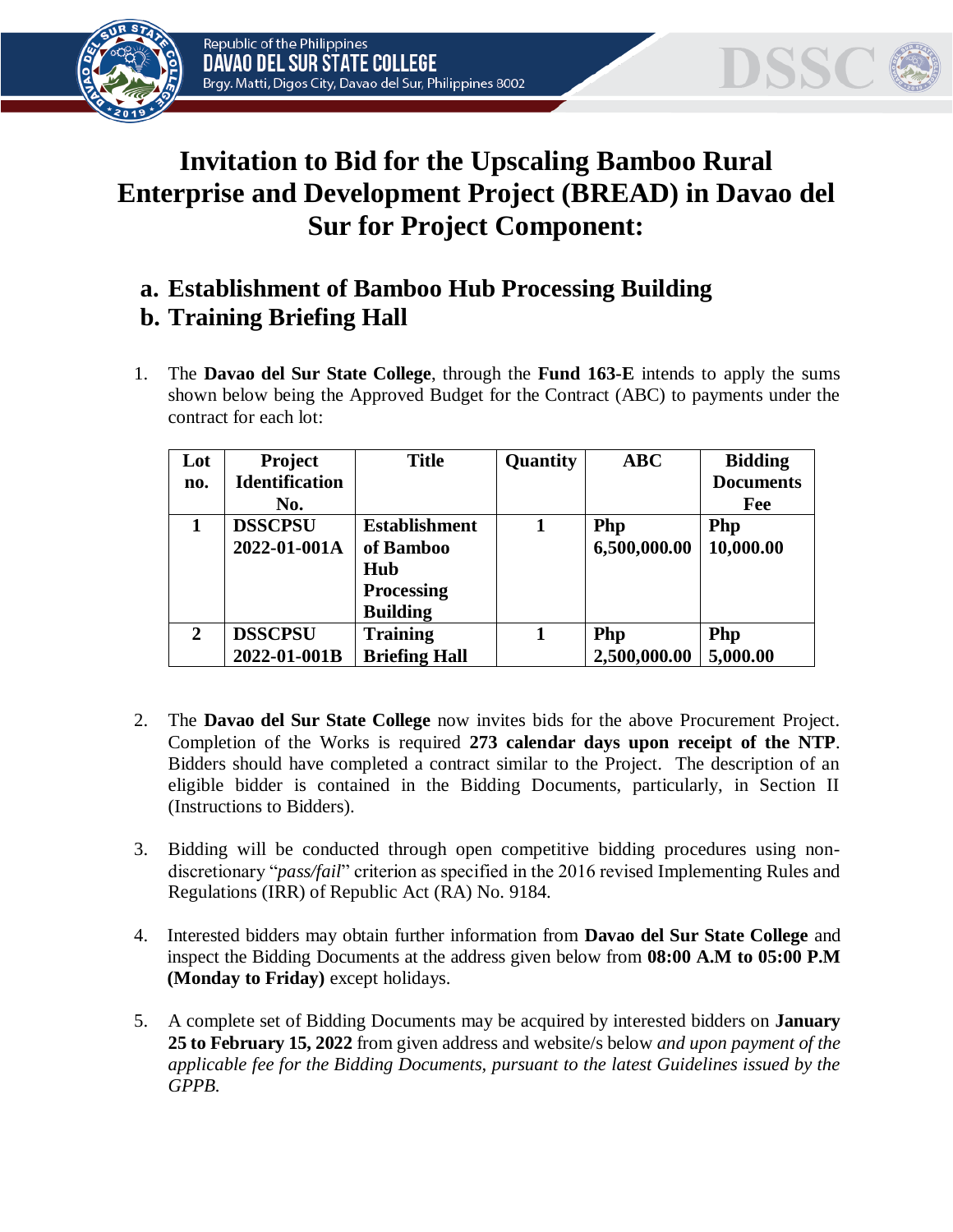



It may also be downloaded free of charge from the website of the Philippine Government Electronic Procurement System (PhilGEPS) and the website of the Procuring Entity*,*  provided that bidders shall pay the applicable fee for the Bidding Documents not later than the submission of their bids.

Bidders shall pay the applicable fee for the Bidding Documents not later than the submission of their bids in any of the following payments options:

- Over-the-counter payment at DSSC-Cashier's office, Brgy. Matti, Digos City, Davao del Sur;
- Over-the-counter deposit at Land Bank of the Philippines (LBP) Account No. 0332-1103-65.

Prior to payment, bidders are advised to coordinate first with the BAC Chairperson, Engr. EDUARDO F. AQUINO, through mobile phone at (+63)948 270 7001 for the issuance of the "Payment Order" and instructions.

- 6. The **Davao del Sur State College** will hold a Pre-Bid Conference on **February 03, 2022 (09:00 A.M.)** at **Davao del Sur State College, Brgy. Matti, Digos City, Davao del Sur***,*  which shall be open only to all interested parties who have purchased the Bidding Documents but limited to one (1) physically present representative per bidder only. The Pre-bid Conference is likewise accessible online via **Zoom.**
- 7. Bids must be duly received by the BAC Secretariat through manual submission at the office address as indicated below, on or before **February 15, 2022 (09:00 A.M.).** Late bids shall not be accepted.
- 8. All bids must be accompanied by a bid security in any of the acceptable forms and in the amount stated in **ITB** Clause 16.
- 9. Bid opening shall be on **February 15, 2022 (09:00 A.M.)** at **Davao del Sur State College, Brgy. Matti, Digos City, Davao del Sur***,* which shall be accessible also online via **Zoom.**

Bids will be opened in the presence of the bidders' representatives who choose to attend at the address below. **Only one (1) representative of the Bidder shall be allowed to physically attend in the opening of bids**. Late bids shall not be accepted.

10. The **Davao del Sur State College** reserves the right to reject any and all bids, declare a failure of bidding, or not award the contract at any time prior to contract award in accordance with Sections 35.6 and 41 of the 2016 revised Implementing Rules and Regulations (IRR) of RA No. 9184, without thereby incurring any liability to the affected bidder or bidders.